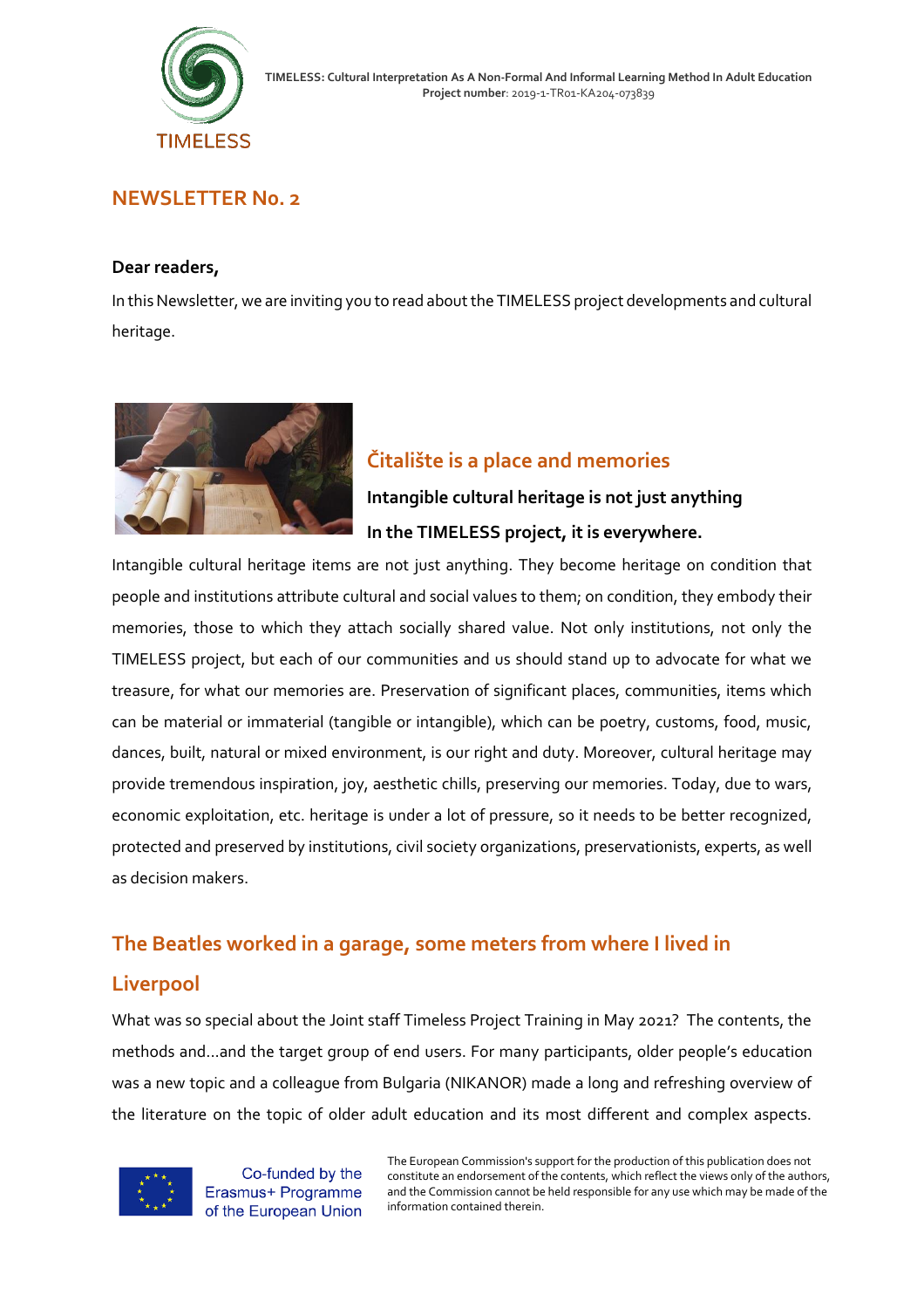







Collaborative and co-operative learning and teaching in older adult education were approached (Slovenian U3A), the complex concept of culture was presented as an iceberg and educators should count on it (ZINI, Latvia). Story maps (EUROGEO) and Kahoot (DOM SPAIN) are digital methods but useful and user friendly. The definition of intangible cultural heritage became clearly "tangible" due to many local and national examples provided by the partners. Going back to Rumi and Sufism, to the swindling dervishes, (USAK university), the Amazon River, to rakija (plum brandy) and šobska salad, impressive Latvian singing festivals and over to the Beatles and through the eyes of the partners… was simply beautiful. It has been generally admitted that emotions in education are as important as cognition, if not more. The joint staff training organized online by NIKANOR from Sofia proved it.

# **Face-to-face training and meeting of the TIMELESS project partners in Sofia**



### **November 2021**

The training was organized some five kilometers from the center of Sofia in a venue that belongs to the "new" Sofia. Most of the partners stayed at the highly modern hotel where the venue was, some of us chose to stay in a hotel in the city center. We simply wanted to be close to the Ivan Vazov national theater, the Alexander Nevsky cathedral, places we had been to before. Some participants in the training were newcomers and for them, but in quite a different way, we delivered the training replacing the online methods by methods that function well in such face-to-face training, and the training in Sofia was an opportunity to discuss current project matters.

While the idea of heritage is still drawing heavily from the history of Western European architectural and archeological conservation and preservation debates where heritage is mostly defined as material (tangible), monumental, grand, or good aesthetic… immaterial or intangible heritage breaks from these currently dominating western perceptions. Nowadays, intangible cultural heritage is a body of knowledge; it is a political and cultural process of remembering/ forgetting and communicating.

Intangible cultural heritage is not easy to define precisely because it is intangible and constantly evolving, because it is less concentrated on the products than it is focused on processes. To illustrate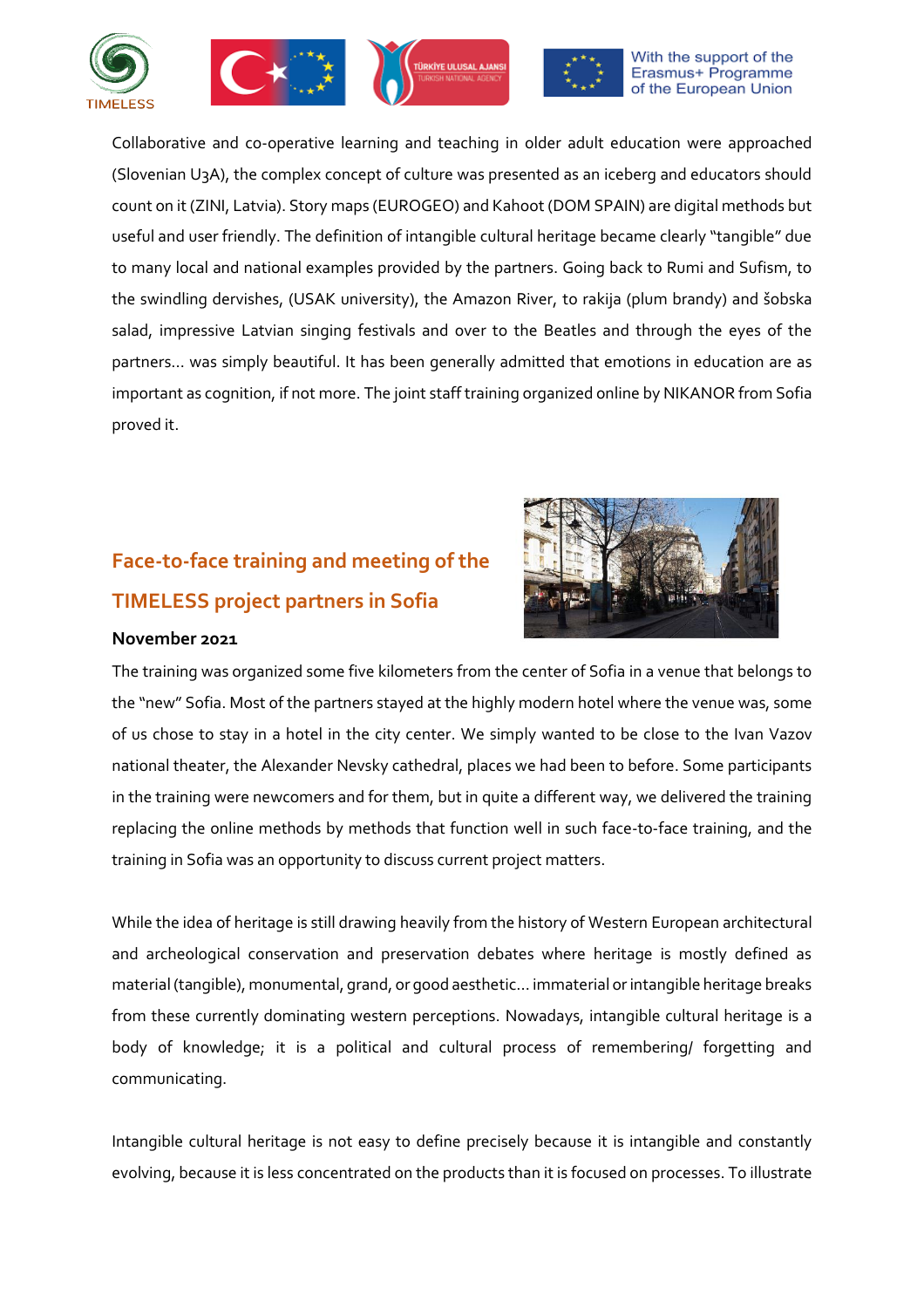







this point, knowledge acquired is less important than how it is acquired. Cultural spaces like a town square where traditionally artists have been performing is cultural heritage because of oral traditions that have been concentrated there. Intangible heritage is mostly about "oral history of humanity", it is "living culture" which lives within cultural communities.

# Some intangible cultural heritage from Spain, Turkey and Latvia



### **It takes a whole year of training to build a human tower**

In Catalonia, one of the most jaw-dropping cultural traditions are Human Towers. These are literally human buildings which are built each year out of people climbing one on the top of eachother- Human towers cannot be missed if you visit the region. People of all ages, be they short or tall, young or old, spend a whole year training in villages, towns and cities to be able to participate in this performance on the main square in Reus in the heart of Tarragona. Now have a look at this story map by Dom Spain, our Spanish partner:<https://storymaps.arcgis.com/stories/fef7cc30a60a4f8a87c9d395d92db660>



# **Each cup of Turkish coffee equals forty years of memories and respect from the other persons**

For many of us, having a cup of coffee is a daily ritual. Coffee people need coffee to start the day, but Turkish coffee is more than just another beverage. Being famous for its unique cooking method and traditional presentation, Turkish coffee is a process, a part of intangible cultural heritage. Drinking a